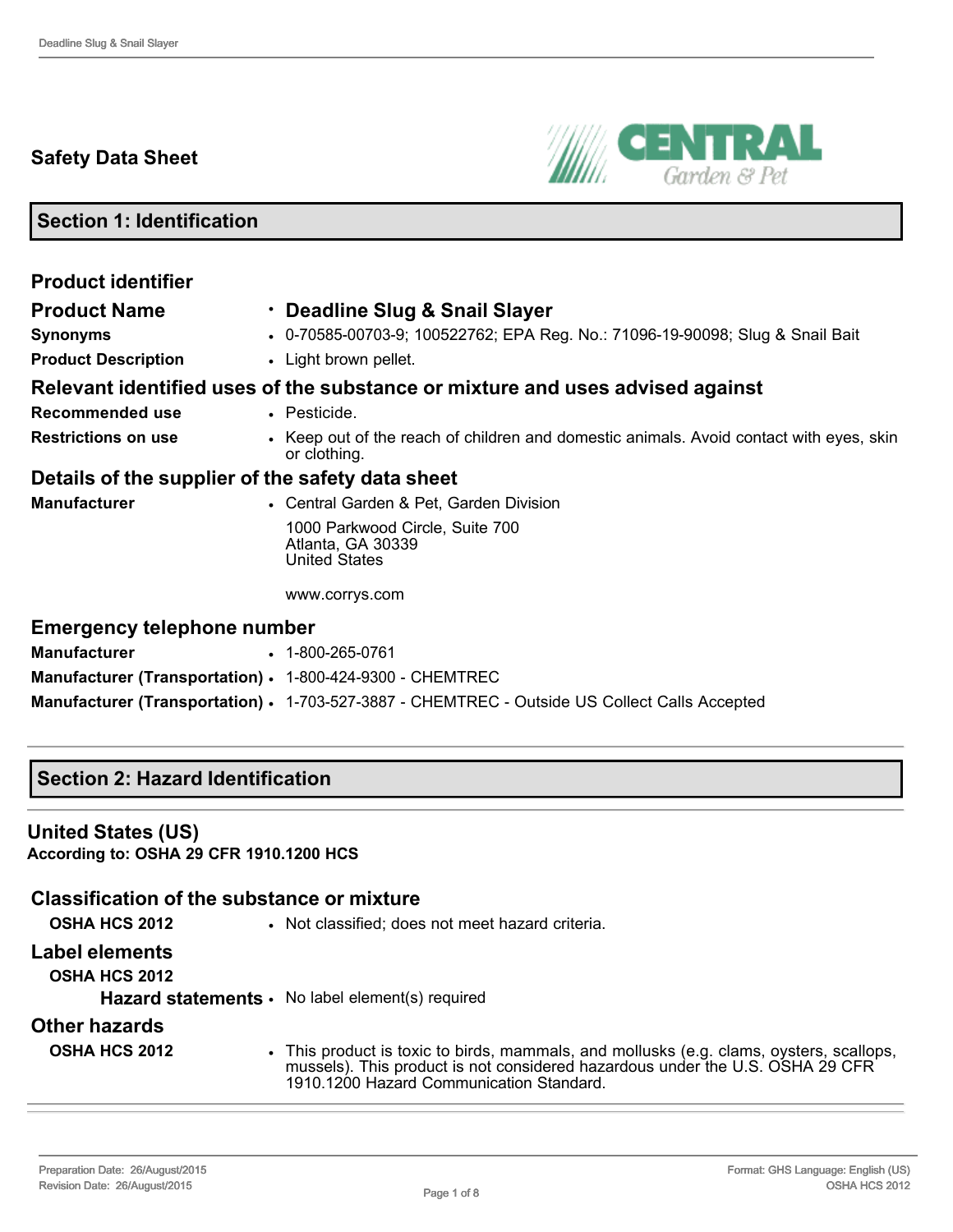# **Section 3 Composition/Information on Ingredients**

#### **Substances**

• Material does not meet the criteria of a substance.

### **Mixtures**

| <b>Composition</b>                        |                |     |  |  |  |  |
|-------------------------------------------|----------------|-----|--|--|--|--|
| <b>Identifiers</b><br>∥Chemical Name<br>% |                |     |  |  |  |  |
| Metaldehyde                               | $CAS:108-62-3$ | 2%  |  |  |  |  |
| Other ingredients                         | <b>NDA</b>     | 98% |  |  |  |  |

| Section 4: First-Aid Measures     |  |  |  |  |  |  |  |
|-----------------------------------|--|--|--|--|--|--|--|
| Description of first aid measures |  |  |  |  |  |  |  |
| .                                 |  |  |  |  |  |  |  |

| <b>Inhalation</b>         | • IF INHALED: If breathing is difficult, remove person to fresh air and keep at rest in a<br>position comfortable for breathing. Call a physician if symptoms occur.                                                                                                                                                                                                                                                                                                                                                                                                                                                                                                                                                                                                                                                                                                                     |  |  |  |
|---------------------------|------------------------------------------------------------------------------------------------------------------------------------------------------------------------------------------------------------------------------------------------------------------------------------------------------------------------------------------------------------------------------------------------------------------------------------------------------------------------------------------------------------------------------------------------------------------------------------------------------------------------------------------------------------------------------------------------------------------------------------------------------------------------------------------------------------------------------------------------------------------------------------------|--|--|--|
| <b>Skin</b>               | • IF ON SKIN: Wash skin with soap and water. If irritation develops and persists, get<br>medical attention.                                                                                                                                                                                                                                                                                                                                                                                                                                                                                                                                                                                                                                                                                                                                                                              |  |  |  |
| Eye                       | • IF IN EYES: Rinse cautiously with water for several minutes. Remove contact lenses,<br>if present and easy to do. Continue rinsing. Call a poison control center or doctor for<br>treatment advice.                                                                                                                                                                                                                                                                                                                                                                                                                                                                                                                                                                                                                                                                                    |  |  |  |
| Ingestion                 | • IF SWALLOWED: Call a poison control center or doctor immediately for treatment<br>advice. Do not give any liquid to the person. Do not induce vomiting unless told to do<br>so by a poison control center or doctor. Do not give anything by mouth to an<br>unconscious person.                                                                                                                                                                                                                                                                                                                                                                                                                                                                                                                                                                                                        |  |  |  |
|                           | Most important symptoms and effects, both acute and delayed                                                                                                                                                                                                                                                                                                                                                                                                                                                                                                                                                                                                                                                                                                                                                                                                                              |  |  |  |
|                           | . This pesticide may be harmful to children and fatal to domestic animals if ingested.<br>Refer to Section 11 - Toxicological Information.                                                                                                                                                                                                                                                                                                                                                                                                                                                                                                                                                                                                                                                                                                                                               |  |  |  |
|                           | Indication of any immediate medical attention and special treatment needed                                                                                                                                                                                                                                                                                                                                                                                                                                                                                                                                                                                                                                                                                                                                                                                                               |  |  |  |
| <b>Notes to Physician</b> | • Note to Physician: Dust inhalation is usual route of accidental exposure; the product<br>is rarely ingested. Treatment is symptomatic and supportive. Monitor severe<br>exposures closely: seizures, electrolyte imbalances, acidosis, dehydration, and<br>increased body temperature have been reported. Note to Veterinarian: Animals<br>typically are exposed via ingestion. Treatment is symptomatic and supportive. If<br>significant ingestion is suspected, and the animal is asymptomatic, consider induction<br>of emesis or gastric lavage and administration of activated charcoal, cathartic and<br>enema to limit adsorption. Monitor asymptomatic and symptomatic animals closely.<br>Treat seizures, electrolyte imbalances, acidosis, dehydration, and increased body<br>temperature. Monitor liver function post recovery. Treat symptomatically and<br>supportively. |  |  |  |

# **Section 5: Fire-Fighting Measures**

| <b>Extinguishing media</b>               |                                                                               |
|------------------------------------------|-------------------------------------------------------------------------------|
|                                          | Suitable Extinguishing Media • SMALL FIRES: Dry chemical, CO2 or water spray. |
| <b>Unsuitable Extinguishing</b><br>Media | • Avoid heavy hose streams.                                                   |
| <b>Firefighting Procedures</b>           | • Do not allow fire fighting water to escape into waterways or sewers.        |
|                                          |                                                                               |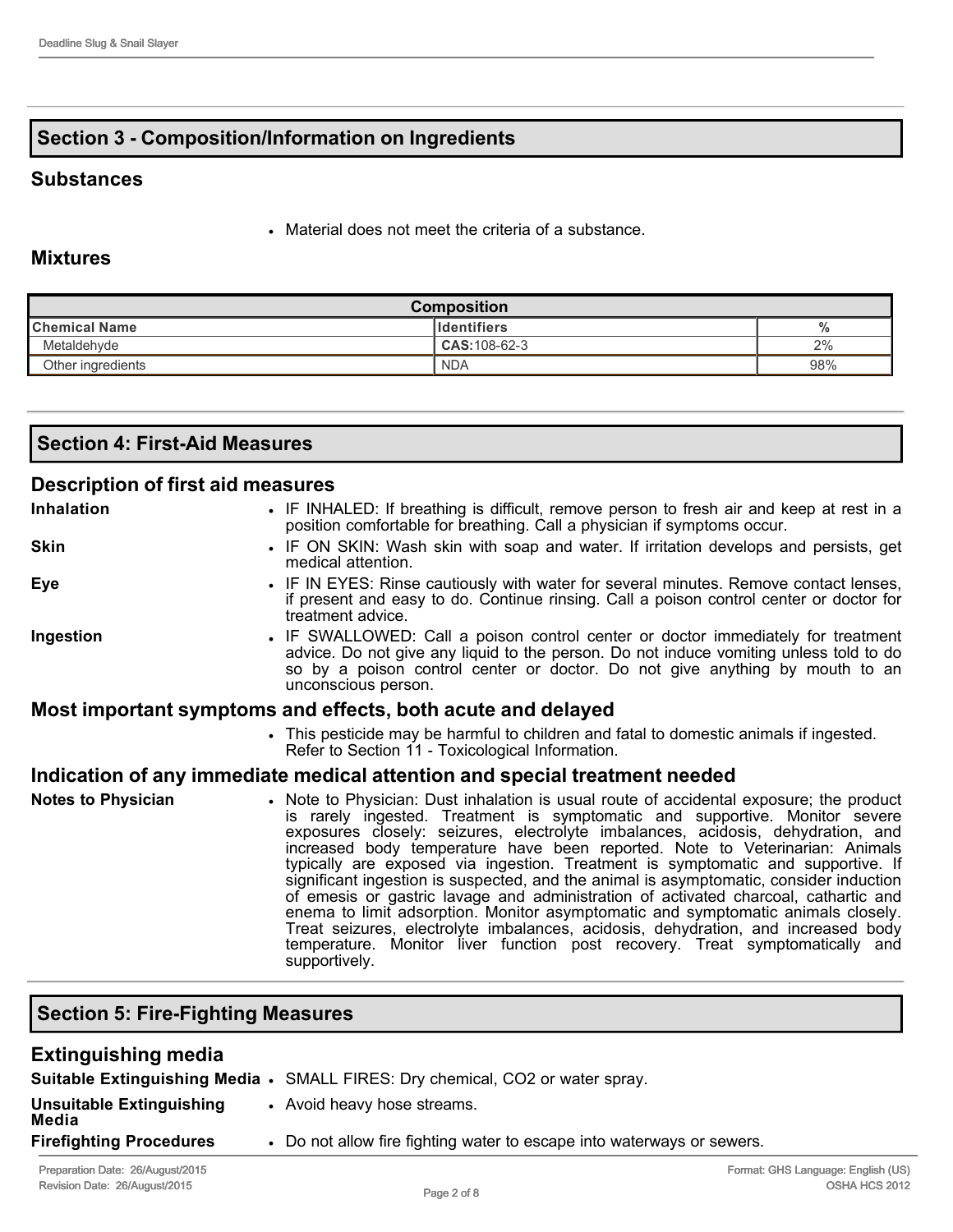### **Special hazards arising from the substance or mixture**

| <b>Unusual Fire and Explosion</b><br>Hazards | $\bullet$ | Dangerous when exposed to heat or flame.                                                                           |
|----------------------------------------------|-----------|--------------------------------------------------------------------------------------------------------------------|
| <b>Hazardous Combustion</b><br>Products      |           | • Carbon Dioxide, carbon monoxide, paraldehyde and acetaldehyde are all known<br>hazardous products of combustion. |
| <b>Advice for firefighters</b>               |           |                                                                                                                    |
|                                              |           | • Wear positive pressure self-contained breathing apparatus (SCBA).                                                |

### **Section 6 Accidental Release Measures**

### **Personal precautions, protective equipment and emergency procedures**

- **Personal Precautions** Avoid contact with skin, eyes, and clothing. Wear appropriate personal protective equipment, avoid direct contact. **Emergency Procedures** • No emergency procedures are expected to be necessary if material is used under
	- ordinary conditions as recommended.

#### **Environmental precautions**

• Avoid run off to waterways and sewers.

### **Methods and material for containment and cleaning up**

| Containment/Clean-up<br>Measures | • Use appropriate Personal Protective Equipment (PPE). |
|----------------------------------|--------------------------------------------------------|
|----------------------------------|--------------------------------------------------------|

### **Section 7 Handling and Storage**

#### **Precautions for safe handling**

| <b>Handling</b>                                             | . Avoid contact with eyes, skin or clothing. Fatal if swallowed. Avoid breathing dust.<br>Wash thoroughly with soap and water after handling. Remove contaminated clothing<br>and wash before reuse. See section 8 for a complete list of PPE to wear when<br>handling this product.                                                                                                                                                       |
|-------------------------------------------------------------|--------------------------------------------------------------------------------------------------------------------------------------------------------------------------------------------------------------------------------------------------------------------------------------------------------------------------------------------------------------------------------------------------------------------------------------------|
|                                                             | Conditions for safe storage, including any incompatibilities                                                                                                                                                                                                                                                                                                                                                                               |
| <b>Storage</b>                                              | • Store in original container in a cool place out of reach of children and domestic<br>animals. Do not allow to freeze. Do not store near food or feed. This product can be<br>fatal to children and dogs (and other domestic animals) if ingested. Dogs have been<br>known to ingest metaldehyde after opening or tearing packaging. This product can be<br>harmful to children and fatal to dogs and other domestic animals if ingested. |
| <b>Incompatible Materials or</b><br><b>Ignition Sources</b> | . Do not store near hazardous or toxic substances. Heat, sparks, open flame.                                                                                                                                                                                                                                                                                                                                                               |
| <b>Other Information</b>                                    |                                                                                                                                                                                                                                                                                                                                                                                                                                            |
|                                                             | • See product label for additional information.                                                                                                                                                                                                                                                                                                                                                                                            |

## **Section 8 Exposure Controls/Personal Protection**

### **Control parameters**

#### **Exposure controls**

- **Engineering Measures/Controls**
- Use only with adequate ventilation to keep exposures (airborne levels of dust, fume, vapor etc) below recommended exposure limits.

#### **Personal Protective Equipment**

**Pictograms** •

⊯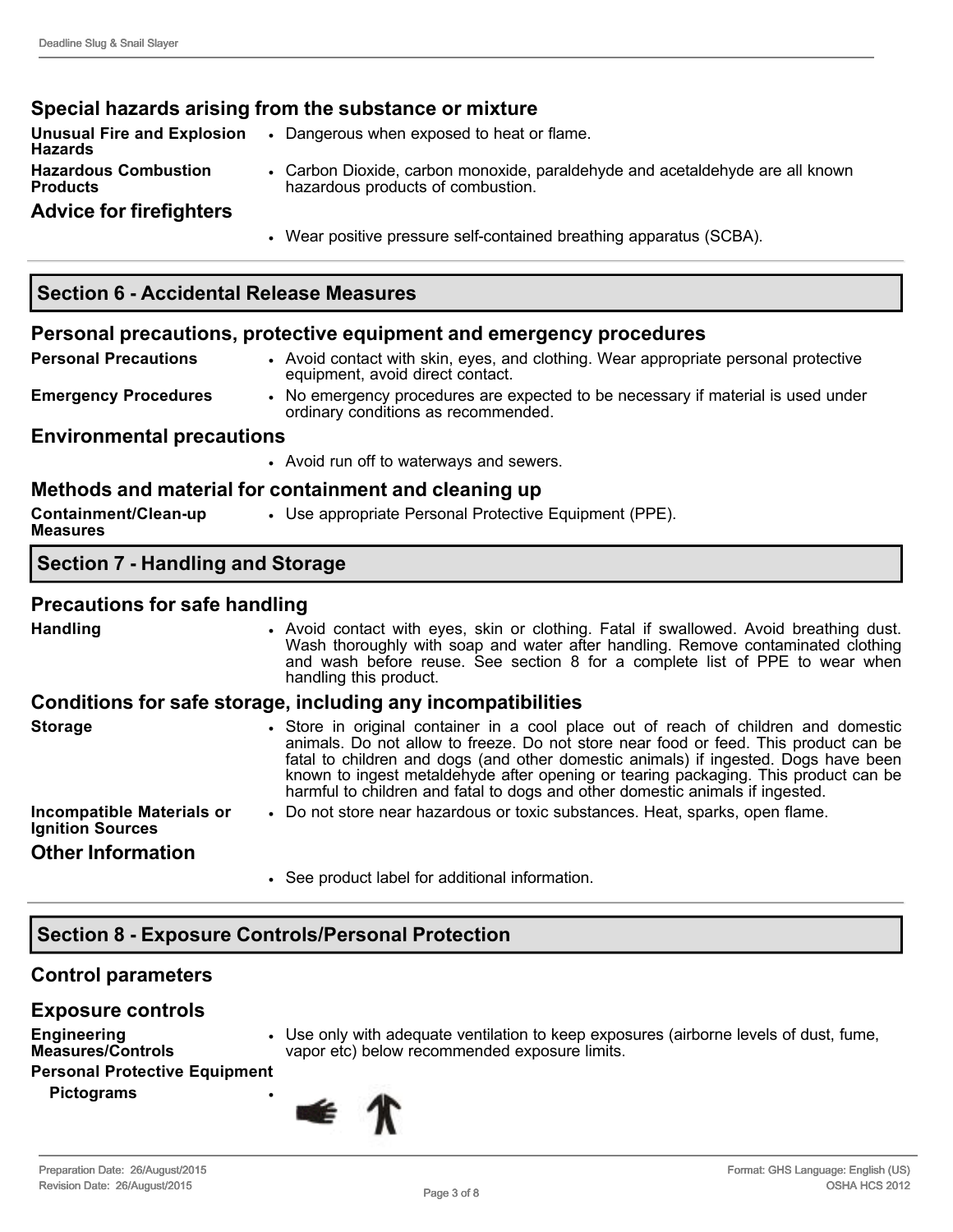| <b>Respiratory</b>                           | • If airborne dust is present or in case of inadequate ventilation, use appropriate<br>respiratory protection.                                                  |
|----------------------------------------------|-----------------------------------------------------------------------------------------------------------------------------------------------------------------|
| Eye/Face                                     | • Wear safety glasses.                                                                                                                                          |
| <b>Hands</b>                                 | • Wear chemical resistant gloves.                                                                                                                               |
| <b>Skin/Body</b>                             | • It is recommended for handlers to wear appropriate clothing to prevent skin contact<br>including long sleeves, long pants, socks and shoes.                   |
| General Industrial Hygiene<br>Considerations | • Handle in accordance with good industrial hygiene and safety practice.                                                                                        |
| <b>Environmental Exposure</b><br>Controls    | • Controls should be engineered to prevent release to the environment, including<br>procedures to prevent spills, atmospheric release and release to waterways. |
| <b>Other Information</b>                     |                                                                                                                                                                 |
|                                              | • See product label for additional information.                                                                                                                 |

# **Section 9 Physical and Chemical Properties**

### **Information on Physical and Chemical Properties**

| <b>Material Description</b>                           |                   |                                  |                                |  |  |  |  |
|-------------------------------------------------------|-------------------|----------------------------------|--------------------------------|--|--|--|--|
| Physical Form                                         | Solid             | Appearance/Description           | Light brown pellet.            |  |  |  |  |
| Color                                                 | Light brown.      | Odor                             | Mint or grain.                 |  |  |  |  |
| Odor Threshold                                        | No data available |                                  |                                |  |  |  |  |
| <b>General Properties</b>                             |                   |                                  |                                |  |  |  |  |
| <b>Boiling Point</b>                                  | No data available | Melting Point/Freezing Point     | No data available              |  |  |  |  |
| Decomposition Temperature                             | No data available | pH                               | 5.5 to 7                       |  |  |  |  |
| Specific Gravity/Relative Density                     | No data available | <b>Bulk Density</b>              | 40 to 46 lb(s)/ft <sup>3</sup> |  |  |  |  |
| <b>Water Solubility</b>                               | Insoluble         | Viscosity                        | Not relevant                   |  |  |  |  |
| Volatility                                            |                   |                                  |                                |  |  |  |  |
| Vapor Pressure                                        | No data available | <b>Vapor Density</b>             | No data available              |  |  |  |  |
| <b>Evaporation Rate</b>                               | No data available | VOC (Wt.)                        | $0\%$                          |  |  |  |  |
| Flammability                                          |                   |                                  |                                |  |  |  |  |
| <b>Flash Point</b>                                    | Not relevant      | UEL                              | No data available              |  |  |  |  |
| LEL                                                   | No data available | Heat of Combustion $(\Delta Hc)$ | No data available              |  |  |  |  |
| Flammability (solid, gas)                             | No data available |                                  |                                |  |  |  |  |
| <b>Environmental</b>                                  |                   |                                  |                                |  |  |  |  |
| Octanol/Water Partition coefficient No data available |                   |                                  |                                |  |  |  |  |

# **Section 10: Stability and Reactivity**

### **Reactivity**

• Products can be reactive with the introduction of oxidizing agents.

### **Chemical stability**

• Stable

## **Possibility of hazardous reactions**

• Hazardous polymerization will not occur.

### **Conditions to avoid**

• Direct sunlight, excessive heat and freezing conditions.

## **Incompatible materials**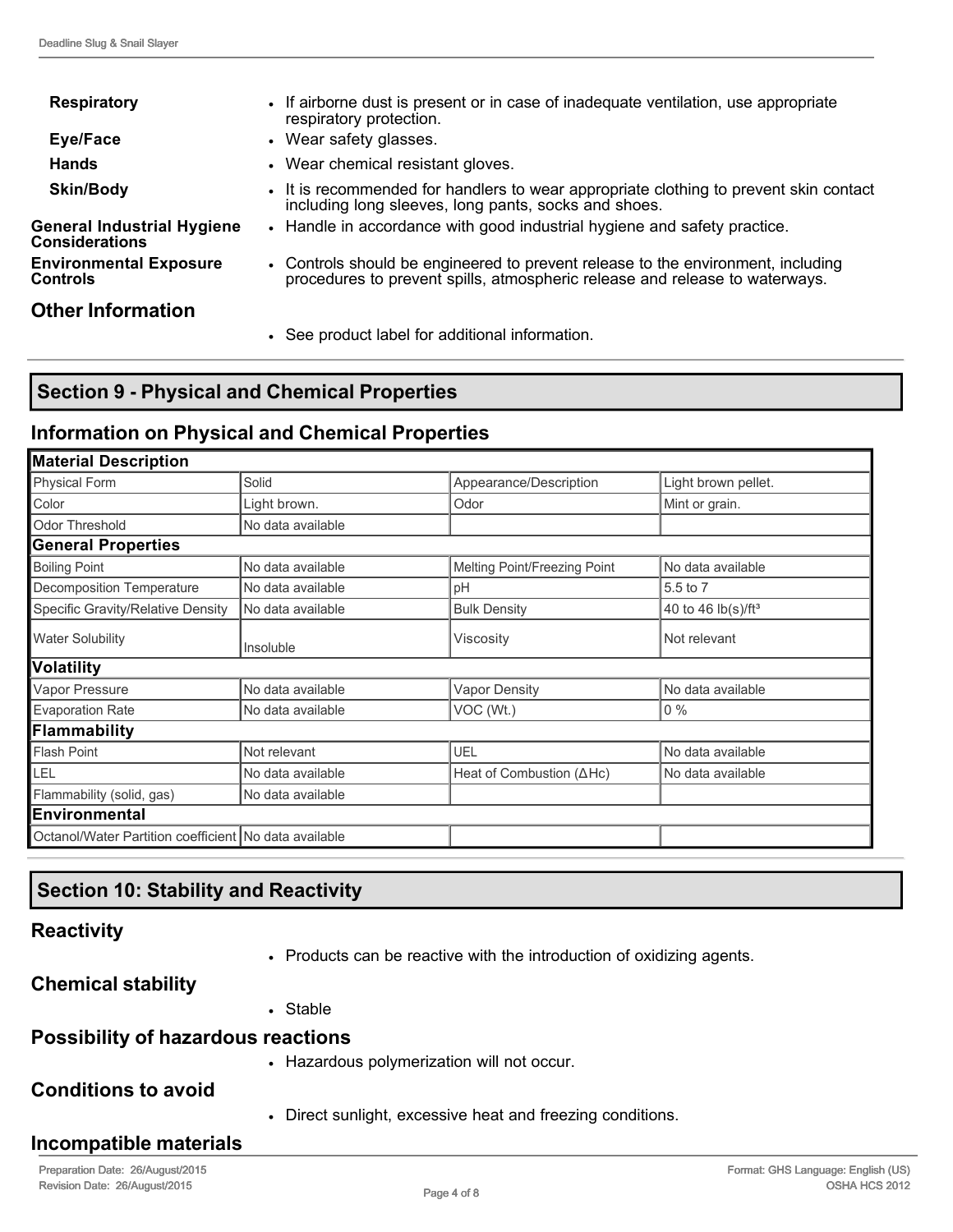• Strong oxidizers.

# **Hazardous decomposition products**

• Carbon dioxide, carbon monoxide, paraldehyde and acetaldehyde.

# **Section 11 Toxicological Information**

# **Information on toxicological effects**

| <b>GHS Properties</b>              | <b>Classification</b>                                                                                                                                                                                   |
|------------------------------------|---------------------------------------------------------------------------------------------------------------------------------------------------------------------------------------------------------|
| <b>Respiratory sensitization</b>   | <b>OSHA HCS 2012 - Classification criteria not met</b>                                                                                                                                                  |
| Serious eye damage/Irritation      | <b>OSHA HCS 2012 • Classification criteria not met</b>                                                                                                                                                  |
| Acute toxicity                     | OSHA HCS 2012 · Acute Toxicity - Dermal - Classification criteria not met; Acute<br>Toxicity - Inhalation - Classification criteria not met; Acute Toxicity - Oral -<br>Classification criteria not met |
| <b>Aspiration Hazard</b>           | <b>OSHA HCS 2012 • Classification criteria not met</b>                                                                                                                                                  |
| <b>Carcinogenicity</b>             | <b>OSHA HCS 2012 • Classification criteria not met</b>                                                                                                                                                  |
| <b>I</b> Skin corrosion/Irritation | OSHA HCS 2012 . Classification criteria not met                                                                                                                                                         |
| <b>I</b> Skin sensitization        | <b>OSHA HCS 2012 • Classification criteria not met</b>                                                                                                                                                  |
| <b>ISTOT-RE</b>                    | <b>OSHA HCS 2012 • Classification criteria not met</b>                                                                                                                                                  |
| <b>I</b> STOT-SE                   | <b>OSHA HCS 2012 • Classification criteria not met</b>                                                                                                                                                  |
| Toxicity for Reproduction          | <b>OSHA HCS 2012 • Classification criteria not met</b>                                                                                                                                                  |
| <b>Germ Cell Mutagenicity</b>      | <b>OSHA HCS 2012 • Not classified - data lacking</b>                                                                                                                                                    |

### **Potential Health Effects Inhalation Acute (Immediate)** • If inhaled, dust may cause mild irritation of nasal mucus membranes. May cause dry coughing or wheezing. **Chronic (Delayed)** • No data available **Skin Acute (Immediate)** • May cause mild irritation. **Chronic (Delayed) • Long-term exposure and may cause redness or chafing. Eye Acute (Immediate)** • May cause mild irritation. **Chronic (Delayed)** • No data available **Ingestion Acute (Immediate)** • If ingested, this product may cause excessive salivation, vomiting, nausea, acetonuria (odor of acetone on breathe), convulsions, increased body temperature, depression of medullary respiratory and vasomotor control centers. May result in coma and can be fatal. Note: Because of low amounts of metaldehyde in this product (2%), it is unlikely exposure in sufficient quantities of metaldehyde to have coma or death induced. **Chronic (Delayed)** • No data available **Other Chronic (Delayed)** • No data available.

- **Mutagenic Effects** No data available.
	-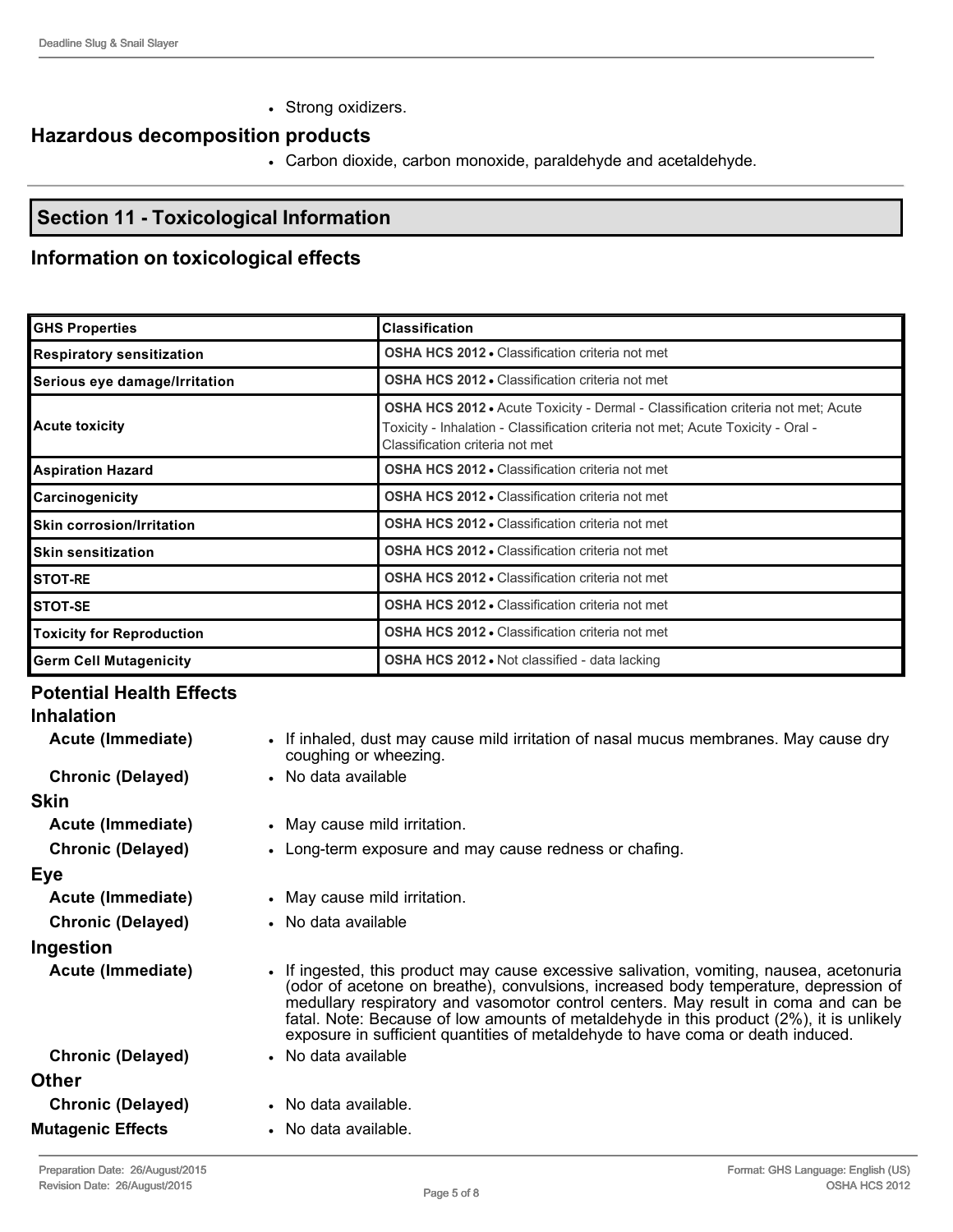| <b>Carcinogenic Effects</b>                | • No data available.                                                                                                                                                                                 |
|--------------------------------------------|------------------------------------------------------------------------------------------------------------------------------------------------------------------------------------------------------|
| <b>Reproductive Effects</b>                | • No data available.                                                                                                                                                                                 |
| <b>Section 12 - Ecological Information</b> |                                                                                                                                                                                                      |
| <b>Toxicity</b>                            |                                                                                                                                                                                                      |
|                                            | • No data available                                                                                                                                                                                  |
| Persistence and degradability              |                                                                                                                                                                                                      |
|                                            | • Metaldehyde is highly mobile in soils, and is generally stable to abiotic degradation<br>mechanisms such as hydrolysis and photolysis (USEPA RED).                                                 |
| <b>Bioaccumulative potential</b>           |                                                                                                                                                                                                      |
|                                            | • This product is not bioaccumulative. Metaldehyde is primarily dissipated from soils<br>through biodegradation under aerobic conditions, with a half-life of approximately 2<br>months (USEPA RED). |
| <b>Mobility in Soil</b>                    |                                                                                                                                                                                                      |
|                                            | • Metaldehyde is highly mobile in soils (USEPA RED).                                                                                                                                                 |
| <b>Other adverse effects</b>               |                                                                                                                                                                                                      |

|                                                  | • No data available.                                                                                |
|--------------------------------------------------|-----------------------------------------------------------------------------------------------------|
| <b>Potential Environmental</b><br><b>Effects</b> | • This product is toxic to birds, mammals and mollusks (e.g. clams, oysters, scallops,<br>mussels.) |

# **Section 13 - Disposal Considerations**

#### **Waste treatment methods**

| <b>Product waste</b> | Dispose of content and/or container in accordance with local, regional, national, and/or<br>international regulations.                                                            |
|----------------------|-----------------------------------------------------------------------------------------------------------------------------------------------------------------------------------|
| Packaging waste      | Dispose of content and/or container in accordance with local, regional, national, and/or<br>international regulations. Do not reuse or refill container. Nonrefillable container. |

# **Section 14 - Transport Information**

|            | UN<br>number                     | <b>UN proper shipping</b><br>name | <b>Transport hazard class</b><br>(es) | Packing<br>group | <b>Environmental</b><br>hazards |
|------------|----------------------------------|-----------------------------------|---------------------------------------|------------------|---------------------------------|
| <b>DOT</b> | Not Applicable                   | Not Regulated                     | Not Applicable                        | Not Applicable   | Not Applicable                  |
|            | <b>IMO/IMDG</b>   Not Applicable | Not Regulated                     | Not Applicable                        | Not Applicable   | Not Applicable                  |
|            | <b>IATA/ICAO</b> Not Applicable  | Not Regulated                     | Not Applicable                        | Not Applicable   | Not Applicable                  |

**Special precautions for user** • None specified.

| <b>Transport in bulk according • No data available</b><br>to Annex II of MARPOL 73/78<br>and the IBC Code |  |
|-----------------------------------------------------------------------------------------------------------|--|
| <b>Other information</b>                                                                                  |  |
|                                                                                                           |  |

**IMO/IMDG** • No data available

**IATA/ICAO** • No data available

**Key to abbreviations**

= N/A = Not applicable.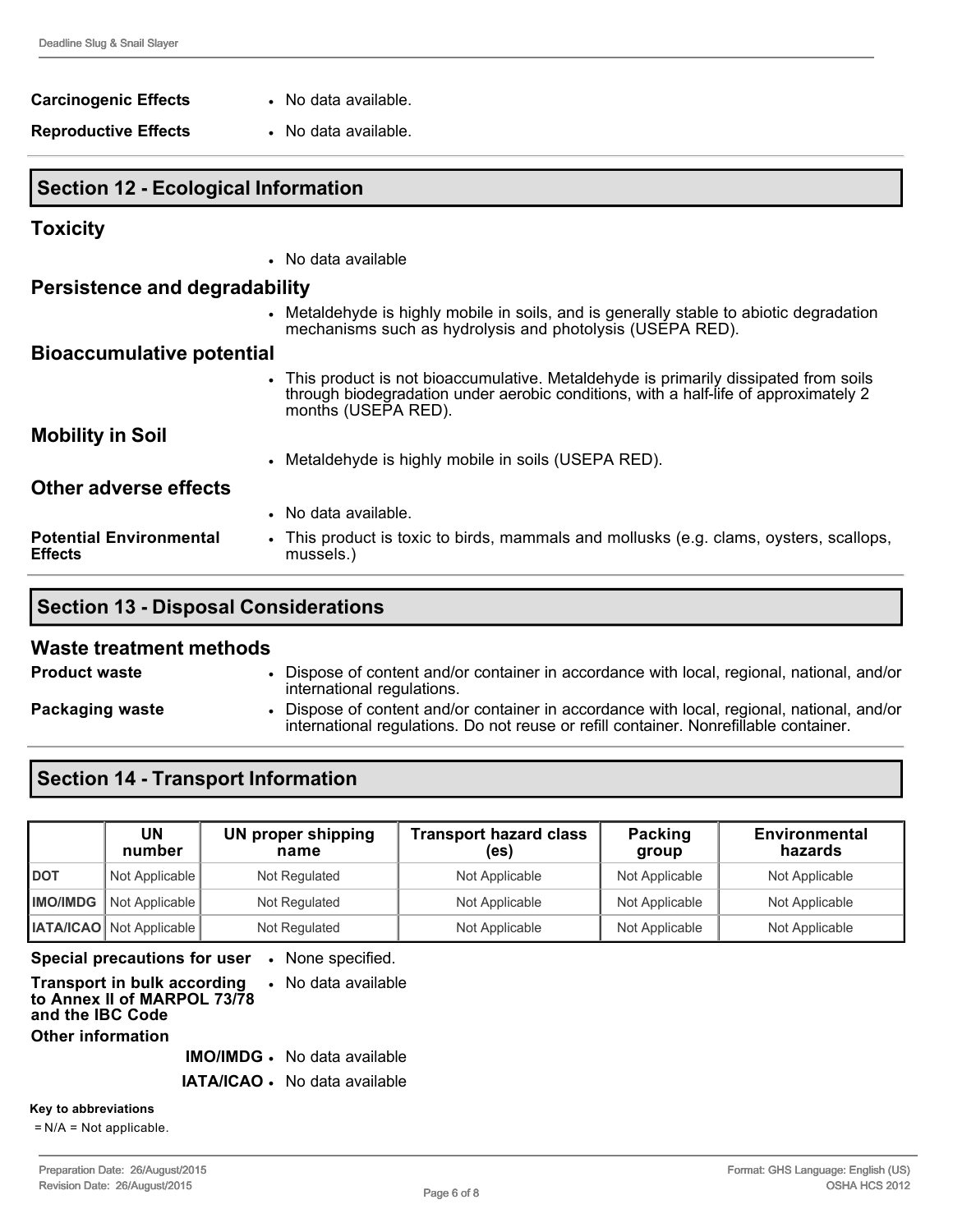## **Section 15 Regulatory Information**

### **Safety, health and environmental regulations/legislation specific for the substance or mixture**

**SARA Hazard Classifications** • None

#### **FIFRA – Pesticide Labeling**

This chemical is a pesticide product registered by the United States Environmental Protection Agency and is subject to certain labeling requirements under federal pesticide law. These requirements differ from the classification criteria and hazard information required for safety data sheets (SDS), and for workplace labels of nonpesticide chemicals. The hazard information required on the pesticide label is reproduced below. The pesticide label also includes other important information, including directions for use.

#### **CAUTION**

#### **Hazard Statements** • KEEP OUT OF REACH OF CHILDREN

#### **Precautionary Statements** •

Hazards to Humans and . CAUTION Harmful if swallowed. Harmful if inhaled. Causes moderate eye irritation. **Domestic Animals** Harmful if absorbed through skin. Avoid breathing dust. Avoid contact with skin, eyes, or clothing. Wash thoroughly after handling and before eating, drinking, chewing gum, using tobacco or using the toilet. Remove and wash contaminated clothing before reuse.

IMPORTANT: This product may be harmful to children and fatal to domestic animals if ingested. Children and dogs may be attracted to metaldehyde products and their packaging. Keep children and pets out of treated areas from the start of application until the applied product is no longer visible.

**First Aid •** IF SWALLOWED: Call a poison control center or doctor immediately for treatment advice. Have person sip a glass of water if able to swallow. Do not induce vomiting unless told to do so by a poison control center or doctor. Do not give anything by mouth to an unconscious person.

IF INHALED: Move person to fresh air. If person is not breathing, call 911 or an ambulance, then give artificial respiration, preferably by mouth to mouth if possible. Call poison control center or doctor for treatment advice.

IF IN EYES: Hold eye open and rinse slowly and gently with water for 15-20 minutes. Remove contact lenses, if present, after the first 5 minutes, then continue rinsing eye. Call a poison control center or doctor for treatment advice.

IF ON SKIN OR CLOTHING: Take off contaminated clothing. Rinse skin immediately with plenty of water for 15-20 minutes. Call a poison control center or doctor for treatment advice.

Poisoning Hotline: Seek medical care as soon as possible after exposure. For incidents involving animals, seek veterinary care as soon as possible after exposure. Have the product container or label with you when you call a poison control center or doctor or veterinarian, or when going for treatment. For information on this pesticide product (including health concerns, medical emergencies, treatment advice, or pesticide incidents), call the National Pesticide Telecommunications Center at 1800 858-7378.

Metaldehyde is a systemic toxin. There is no antidote. The following instructions are not intended for laypeople. There is no home treatment. Exposed individuals and animals should receive emergency care as quickly as possible.

Note to Physician: Dust inhalation is usual route of accidental exposure; the product is rarely ingested. Treatment is symptomatic and supportive. Monitor severe exposures closely: seizures, electrolyte imbalances, acidosis, dehydration, and increased body temperature have been reported.

Note to Veterinarian: Animals typically are exposed via ingestion. Treatment is symptomatic and supportive. If significant ingestion is suspected, and the animal is asymptomatic, consider induction of emesis or gastric lavage and administration of activated charcoal, cathartic and enema to limit adsorption. Monitor asymptomatic and symptomatic animals closely. Treat seizures, electrolyte imbalances, acidosis, dehydration, and increased body temperature. Monitor liver function post recovery.

**Environmental Hazards** • This pesticide is toxic to birds, mammals, and mollusks (e.g. clams, oysters,